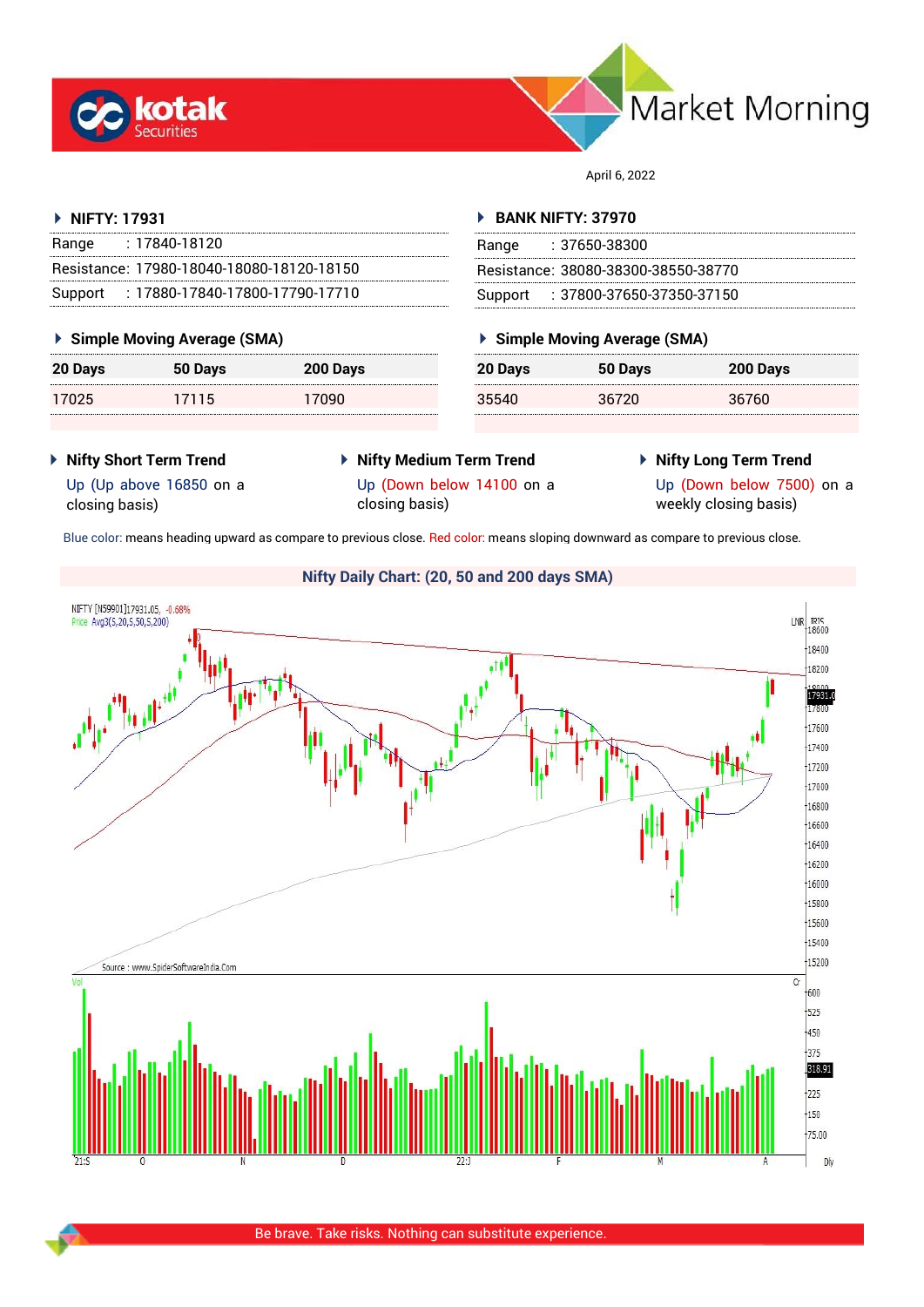## **Market Analysis**

Sensex was down 435 points. Among sectors, interest remained in auto and FMCG stocks, rising over 1 per cent **Nifty/Sensex Daily View:** Benchmark indices saw profit-booking at higher levels, with Nifty down 96 points while in both the indices, while banking and financial stocks posted a technical selloff. Technically, on the intraday chart, the index has formed a double top type, which indicates further weakness from the current levels.

The index also formed a bearish candlestick on the daily chart, which is largely negative. However, the mediumterm texture of the market is still on the positive side. We are of the view that as long as the index is trading below the level of 18050/60500, the correction formation is likely to continue till 17850-17750/59800-59500. On the other hand, a fresh uptrend is possible only after the 18050/60500 range breakout. Above this, the index can go up to 18130-18200/60750-61000. Contra traders can place long bets near 17750-17850 /59500 with a tight stop loss at 17650/ 59350.

# **RATING SCALE (PRIVATE CLIENT GROUP)**

| <b>BUY</b>             |     | - A condition that indicates a good time to buy a stock. The exact circumstances of the signal will be determined by the indicator that an<br>analyst is using.  |
|------------------------|-----|------------------------------------------------------------------------------------------------------------------------------------------------------------------|
| SELL                   |     | - A condition that indicates a good time to sell a stock. The exact circumstances of the signal will be determined by the indicator that an<br>analyst is using. |
| <b>Stop Loss Order</b> | $-$ | An instruction to the broker to buy or sell stock when it trades beyond a specified price. They serve to either protect your profits or<br>limit your losses.    |

# **FUNDAMENTAL RESEARCH TEAM (PRIVATE CLIENT GROUP)**

Head of Research Auto & Auto Ancillary Transportation, Paints, FMCG Banking & Finance [shrikant.chouhan@kotak.com](mailto:shrikant.chouhan@kotak.com) arun.agarwal@kotak.com agarwal.amit@kotak.com Hemali.Dhame@kotak.com

**Jatin Damania Purvi Shah Rini Mehta K. Kathirvelu** Metals & Mining, Midcap Pharmaceuticals Research Associate Support Executive jatin.damania@kotak.com [purvi.shah@kotak.com](mailto:purvi.shah@kotak.com) rini.mehta@kotak.com [k.kathirvelu@kotak.com](mailto:k.kathirvelu@kotak.com)

**Sumit Pokharna** Pankaj Kumar Oil and Gas, Information Tech Construction, Capital Goods & Midcaps

+91 22 6218 5408 +91 22 6218 6443 +91 22 6218 6439 +91 22 6218 6433

+91 22 6218 6440 +91 22 6218 6432 +91 80801 97299 +91 22 6218 6427

sumit.pokharna@kotak.com pankajr.kumar@kotak.com +91 22 6218 6438 +91 22 6218 6434

**Shrikant Chouhan Arun Agarwal Amit Agarwal, CFA Hemali Dhame**

# **TECHNICAL RESEARCH TEAM (PRIVATE CLIENT GROUP)**

[shrikant.chouhan@kotak.com](mailto:shrikant.chouhan@kotak.com) [amol.athawale@kotak.com](mailto:amol.athawale@kotak.com) Research Associate +91 22 6218 5408 +91 20 6620 3350 [sayed.haider@kotak.com](mailto:sayed.haider@kotak.com)

**Shrikant Chouhan**<br>**Amol Athawale Athawale Chomes and athawale @kotak com Besearch Ass** 

+91 22 62185498

# **DERIVATIVES RESEARCH TEAM (PRIVATE CLIENT GROUP)**

+91 79 6607 2231 +91 22 6218 5497 +91 33 6615 6273

**Sahaj Agrawal Prashanth Lalu Prasenjit Biswas, CMT, CFTe** [sahaj.agrawal@kotak.com](mailto:sahaj.agrawal@kotak.com) [prashanth.lalu@kotak.com](mailto:prashanth.lalu@kotak.com) [prasenjit.biswas@kotak.com](mailto:prasenjit.biswas@kotak.com)